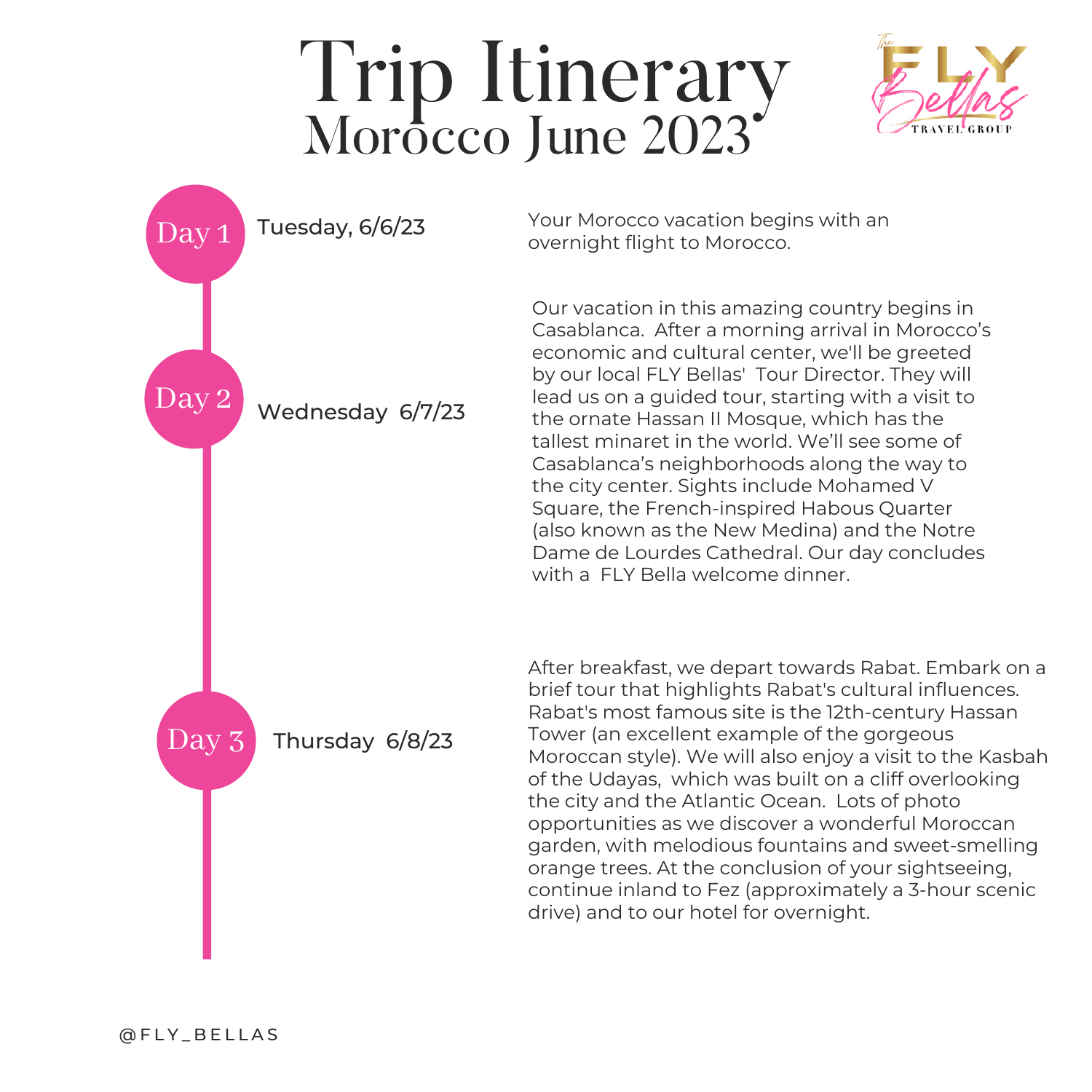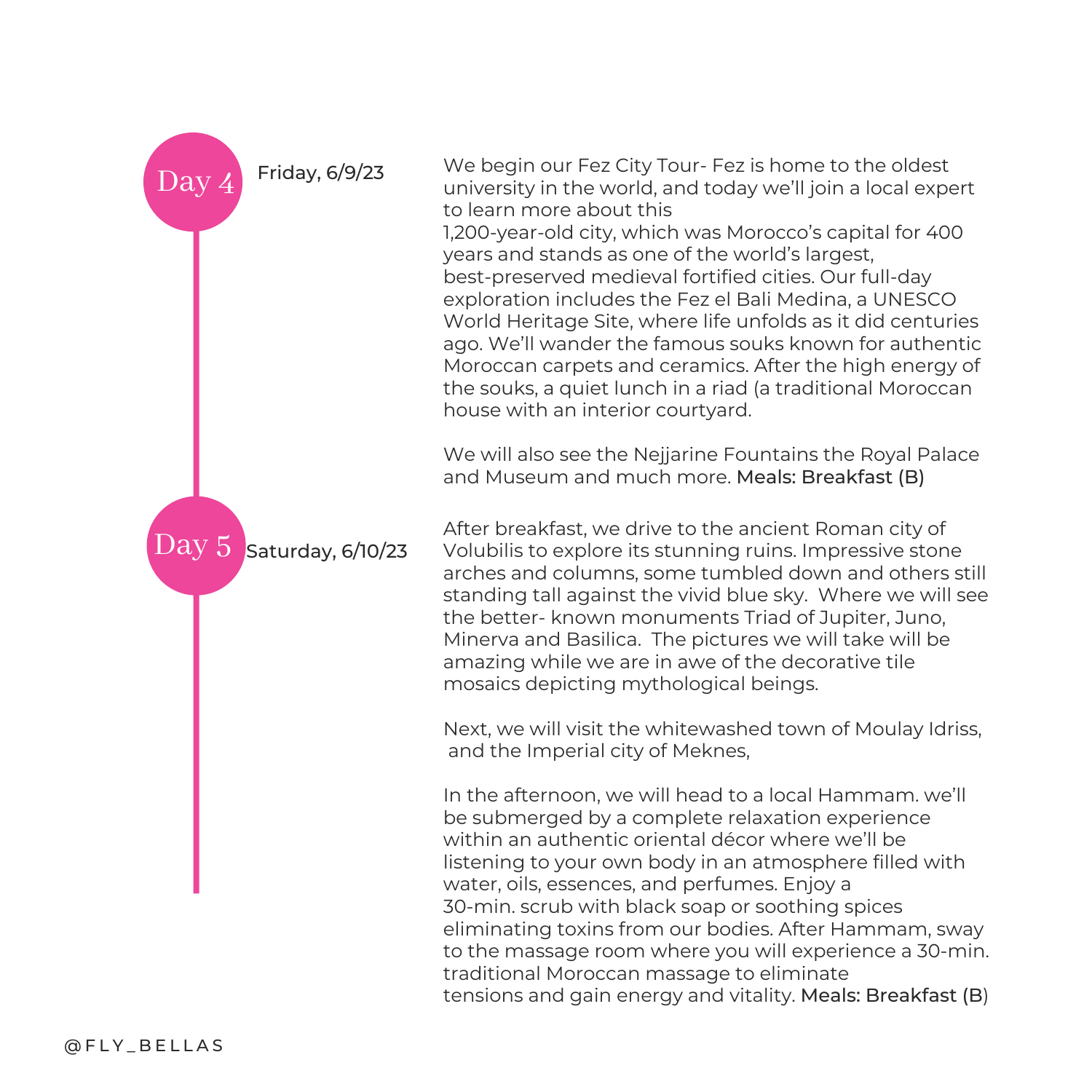

Today we experience the natural and wilder landscapes outside Fez: Drive to the high alpine region of Ifrane, filled with cedar and oak forests, and home of hundreds of animals, birds. The largest cedar forest in the world is found in this park, and several lakes or Dayats abound in the nearby area. The Lion of Ifrane sits majestically in the city center and is certainly one of the most photographed sites of the region. Ifrane feels more like Switzerland with its clean air, scrubbed streets, and leafy outlook. The French built this city in 1930, deliberately trying to re-create an alpine-style resort. We will stop for lunch. Continue to Marrakech via the highway for overnight. Meals: Breakfast

Unearth the secrets of Marrakech, starting with the Medina, the old walled section of town, and a UNESCO World Heritage Site. This thousand-year-old city was long a political, economic, and cultural center. Marvel at its architectural jewels, including the soaring Koutoubia minaret. Continue to the Bahia Palace, an exemplary specimen of privileged life in the 19th century. Our next stop is Tiskiwin Museum (MaisonTiskiwin), which houses an impressive collection of North African arts and crafts. themed exhibits. The works on display include exquisite hand-woven carpets and textiles, traditional Berber clothing and jewelry, intricate basketwork, and tribal handicrafts. Later we will visit the Marrakech's main square, Djemaa el-Fna. filled with stalls and vendors, along with fire-eaters, mime artists, snake-charmers, fortune tellers, magicians, and street musicians performing at every turn. Souks galore.

We will then head directly to an amazing class of belly dancing with a professional master. You will also get used to Middle Eastern rhythms and drum solo combinations!

After the dance class, we return to our hotel. The remainder of the day is at leisure, a perfect opportunity to freshen up and get ready for dinner in a local restaurant. Return to your hotel and overnight. Meals: Breakfast & Dinner (B, D)